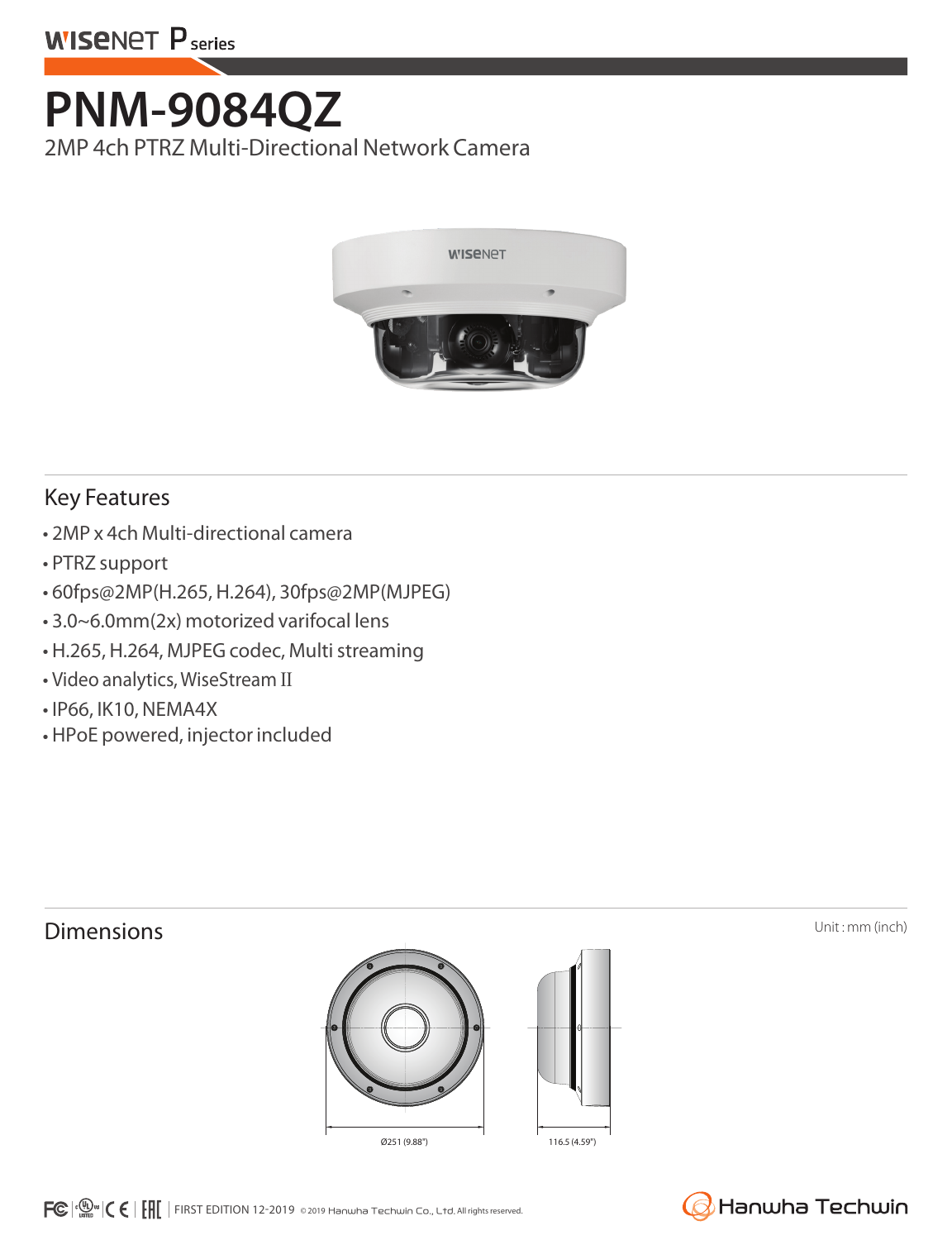| <b>PNM-9084QZ</b> |  |
|-------------------|--|
|-------------------|--|

| <b>VIDEO</b>                       |                                                                                                                                                                                     |  |
|------------------------------------|-------------------------------------------------------------------------------------------------------------------------------------------------------------------------------------|--|
| <b>Imaging Device</b>              | 1/2.8" 2MP CMOS: each CH                                                                                                                                                            |  |
| <b>Effective Pixels</b>            | 1945(H)x1097(V): each CH                                                                                                                                                            |  |
| <b>Minimum Illumination</b>        | Color: 0.08Lux (F2.2, 1/30sec), BW: 0.008Lux (F2.2, 1/30sec)                                                                                                                        |  |
| <b>LENS</b>                        |                                                                                                                                                                                     |  |
| <b>Focal Length (Zoom Ratio)</b>   | 3~6mm (2x) motorized varifocal                                                                                                                                                      |  |
| <b>Maximum Aperture Ratio</b>      | F2.2(Wide)-F3.1(Tele)                                                                                                                                                               |  |
| <b>Angular Field of View</b>       | H: 107° (Wide)~56.3° (Tele) / V: 57° (Wide)~31.5° (Tele) / D: 126° (Wide)~64.3° (Tele)                                                                                              |  |
| <b>Minimum Object Distance</b>     | 0.5m(1.64ft)                                                                                                                                                                        |  |
| <b>Focus Control</b>               | Simple focus                                                                                                                                                                        |  |
| Lens Type                          | <b>DC</b> Auto Iris                                                                                                                                                                 |  |
| <b>PAN/TILT/ROTATE</b>             |                                                                                                                                                                                     |  |
| Pan / Tilt / Rotate Range          | Remote adjustment (Maximum 200 cycles)<br>$0 \sim 360^{\circ}$ / $0 \sim 90^{\circ}$ / $0 \sim 90^{\circ}$                                                                          |  |
| <b>OPERATIONAL</b>                 |                                                                                                                                                                                     |  |
| <b>Camera Title</b>                | Displayed up to 85 characters                                                                                                                                                       |  |
| Day & Night                        | Auto (ICR)                                                                                                                                                                          |  |
| <b>Backlight Compensation</b>      | BLC, HLC, WDR, SSDR                                                                                                                                                                 |  |
| <b>Wide Dynamic Range</b>          | 120dB                                                                                                                                                                               |  |
| <b>Digital Noise Reduction</b>     | <b>SSNRV</b>                                                                                                                                                                        |  |
| <b>Digital Image Stabilization</b> | Support                                                                                                                                                                             |  |
| <b>Defog</b>                       | Support                                                                                                                                                                             |  |
| <b>Motion Detection</b>            | 88-point polygonal zones                                                                                                                                                            |  |
| <b>Privacy Masking</b>             | 32 polygonal zones<br>- Color: Grey, Green, Red, Blue, Black, White<br>- Mosaic                                                                                                     |  |
| <b>Gain Control</b>                | Low / Middle / High                                                                                                                                                                 |  |
| <b>White Balance</b>               | ATW / AWC / Manual / Indoor / Outdoor                                                                                                                                               |  |
| <b>Contrast</b>                    | Level adjustment                                                                                                                                                                    |  |
| <b>LDC</b>                         | Support                                                                                                                                                                             |  |
| <b>Electronic Shutter Speed</b>    | Minimum / Maximum / Anti flicker (2~1/12,000sec)                                                                                                                                    |  |
| <b>Video Rotation</b>              | Flip, Mirror, Hallway view (90°/270°)                                                                                                                                               |  |
| <b>Analytics</b>                   | Defocus detection, Directional detection, Fog detection, Face detection, Motion detection,<br>Appear / Disappear, Enter / Exit, Loitering, Tampering, Virtual line, Audio detection |  |
| Alarm I/O                          | Input 1 / Output 1                                                                                                                                                                  |  |
| <b>Alarm Triggers</b>              | Analytics, Network disconnect, Alarm input                                                                                                                                          |  |
| Alarm events                       | File upload via FTP and e-mail<br>Notification via e-mail<br>SD / SDHC / SDXC at event triggers<br>Alarm output<br>Handover                                                         |  |
| <b>Audio In</b>                    | Selectable (mic in / line in)<br>Supply voltage: 2.5VDC (4mA), Input impedance: 2K Ohm                                                                                              |  |
| <b>Audio Out</b>                   | Line out, Maximum output level: 1Vrms                                                                                                                                               |  |
| <b>NETWORK</b>                     |                                                                                                                                                                                     |  |
| <b>Ethernet</b>                    | Metal shielded RJ-45 (10 / 100 / 1000 BASE-T)                                                                                                                                       |  |
| <b>Video Compression</b>           | H.265 / H.264 : Main / Baseline / High, MJPEG                                                                                                                                       |  |
| <b>Resolution</b>                  | 1920 x 1080, 1280 x 1024, 1280 x 960, 1280 x 720, 1024 x 768, 800 x 600, 800 x 448, 720 x 576,<br>720 x 480, 640 x 480, 640 x 360, 320 x 240                                        |  |
| <b>Maximum Framerate</b>           | H.265 / H.264: 60fps<br>MJPEG: 30fps                                                                                                                                                |  |
| <b>Smart Codec</b>                 | Manual (5ea area), WiseStream II                                                                                                                                                    |  |
| <b>Bitrate Control</b>             | H.264 / H.265 : CBR or VBR<br>MJPEG: VBR                                                                                                                                            |  |